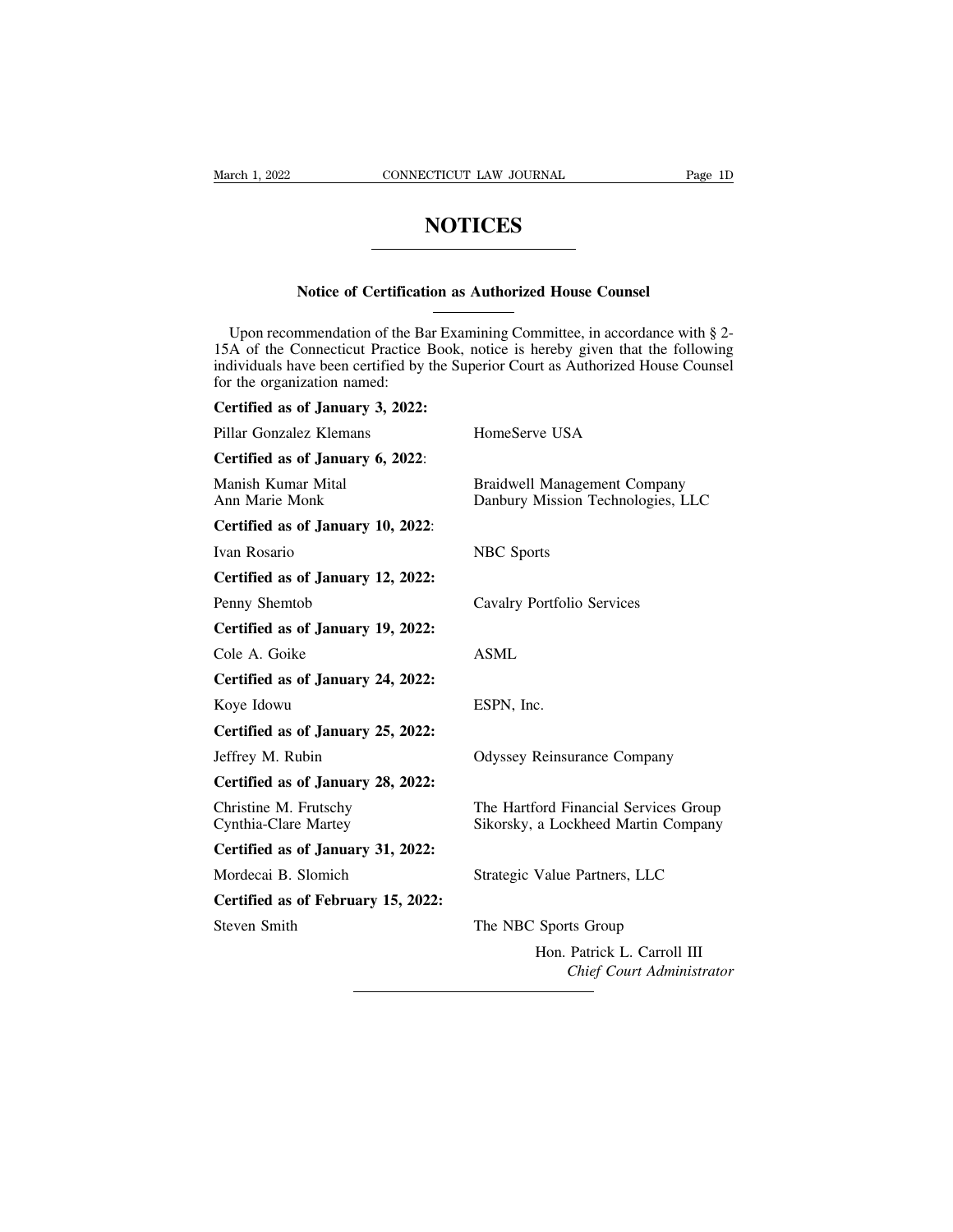## **PERSONNEL NOTICE DERSONNEL NOTICE**<br>DIVISION OF CRIMINAL JUSTICE<br>DIVISION OF CRIMINAL JUSTICE<br>Francive Action/Equal Opportunity Employer) **PERSONNEL NOTICE**<br>
DIVISION OF CRIMINAL JUSTICE<br>
(Affirmative Action/Equal Opportunity Employer)<br>
CHIEF STATE'S ATTOPNEY

## VISION OF CRIMINAL JUSTICE<br>
utive Action/Equal Opportunity Employer)<br> **CHIEF STATE'S ATTORNEY<br>
STATE OF CONNECTICUT ISION OF CRIMINAL JUSTICE**<br>
ive Action/Equal Opportunity Employer)<br> **CHIEF STATE'S ATTORNEY<br>
STATE OF CONNECTICUT**

(Affirmative Action/Equal Opportunity Employer)<br> **CHIEF STATE'S ATTORNEY**<br> **CHIEF STATE'S ATTORNEY**<br>
Applications are being accepted for the full-time position of Chief State's Attorney<br>
The Division of Criminal Justice, For the Division of Criminal Justice, State of Connecticut (PCN 4853).<br>
Applications are being accepted for the full-time position of Chief State's Att<br>
for the Division of Criminal Justice, State of Connecticut (PCN 4853)

**CHIEF STATE'S ATTORNEY**<br> **STATE OF CONNECTICUT**<br> **Applications are being accepted for the full-time position of Chief State's Attorney<br>
the Division of Criminal Justice, State of Connecticut (PCN 4853).<br>
Pursuant to Artic STATE OF CONNECTICUT**<br>
Applications are being accepted for the full-time position of Chief State's Attorney<br>
for the Division of Criminal Justice, State of Connecticut (PCN 4853).<br>
Pursuant to Article XXIII of the Connect Applications are being accepted for the full-time position of Chief State's Attorney<br>for the Division of Criminal Justice, State of Connecticut (PCN 4853).<br>Pursuant to Article XXIII of the Connecticut Constitution, the Chi Applications are being accepted for the full-time position of Chief State's Attorney<br>for the Division of Criminal Justice, State of Connecticut (PCN 4853).<br>Pursuant to Article XXIII of the Connecticut Constitution, the Chi Applications are being accepted f<br>for the Division of Criminal Justic<br>Pursuant to Article XXIII of t<br>Attorney shall be the administrativ<br>with the thirteen State's Attorney<br>prosecution of all criminal matters<br>description, f Pursuant to Article XXIII of the Connecticut Constitution, the Chief State's<br>torney shall be the administrative head of the Division of Criminal Justice, and<br>th the thirteen State's Attorneys, shall be in charge of the inv Attorney shall be the administrative head of the Division of Criminal Justice, and<br>with the thirteen State's Attorneys, shall be in charge of the investigation and<br>prosecution of all criminal matters within the State of Co

https://portal.ct.gov/DCJ/Employment/Job-Descriptions/Chief-States-Attorney

with the thirteen State's Attorneys, shall be in charge of the investigation and<br>prosecution of all criminal matters within the State of Connecticut. For a full job<br>description, follow this link:<br>https://portal.ct.gov/DCJ/ prosecution of all criminal matters within the State of Connecticut. For a full job<br>description, follow this link:<br>https://portal.ct.gov/DCJ/Employment/Job-Descriptions/Chief-States-Attorney<br>Appointment shall be made by th sexploriance of appointment/Job-Descriptions/Chief-States-Attorney<br>Appointment shall be made by the Criminal Justice Commission in accordance<br>th Sec. 51-278 of the Connecticut General Statute. The successful applicant shal

Appointment shall be made by the Criminal Justice Commission in accordance<br>with Sec. 51-278 of the Connecticut General Statute. The successful applicant shall<br>hold office from the date of appointment through June 30, 2026, Appointment shall be made by the Criminal Justice Commission in accordance<br>with Sec. 51-278 of the Connecticut General Statute. The successful applicant shall<br>hold office from the date of appointment through June 30, 2026, with Sec. 51-278 of the Connecticut General Statute. The successful applicant shall<br>hold office from the date of appointment through June 30, 2026, and thereafter be<br>subject to re-appointment to a five (5) year term. The a hold office from the date of appointment through June 30, 2026, and thereafter be subject to re-appointment to a five (5) year term. The annual salary is \$191,408.00 At the time of appointment, the successful candidate mus subject to re-appointment to a five (5) year term. The annual salary is \$191,408.0<br>At the time of appointment, the successful candidate must be an attorney-at-la<br>and shall have been admitted to the practice of law for at l At the time of appointment, the successful candidate must be an attorney-at-law<br>and shall have been admitted to the practice of law for at least three (3) years;<br>residency in the State of Connecticut is a prerequisite to a At the time of appointment, the successiti candidate must be an attornet<br>and shall have been admitted to the practice of law for at least three (3<br>residency in the State of Connecticut is a prerequisite to appointment. Ap<br> sidency in the State of Connecticut is a prerequisite to appointment. Applicants<br>ast be admitted to practice law in the State of Connecticut at the time of appoint-<br>ent. Division of Criminal Justice application forms must

must be admitted to practice law in the State of Connecticut at the time of appointment. Division of Criminal Justice application forms must be completed by all applicants. These forms may be downloaded from the Division w ment. Division of Criminal Justice application forms must be completed by all<br>applicants. These forms may be downloaded from the Division website at<br>https://portal.ct.gov/-/media/DCJ/EmploymentApplicationFillablepdf.pdf?la applicants. These forms may be downloaded from the Division website at<br>https://portal.ct.gov/-/media/DCJ/EmploymentApplicationFillablepdf.pdf?la=en. A<br>job description for this position may also be viewed on this website.<br>T https://portal.ct.gov/-/media/DCJ/EmploymentApplicationFillablepdf.pdf?la=en. A<br>job description for this position may also be viewed on this website.<br>Two (2) complete sets of application forms along with resumes must be se job description for this position may also be viewed on this website.<br>Two (2) complete sets of application forms along with resumes must be sent via<br>U.S. Mail to: The Honorable Andrew J. McDonald, Chairman, Criminal Justic Two (2) complete sets of application forms along with resumes must be sent via U.S. Mail to: The Honorable Andrew J. McDonald, Chairman, Criminal Justice Commission, *c/o* Human Resources - Office of the Chief State's Att Two (2) complete sets of application forms along U.S. Mail to: The Honorable Andrew J. McDor Commission, c/o Human Resources - Office of Corporate Place, Rocky Hill, CT 06067, Attn: Chand must be postmarked no later than